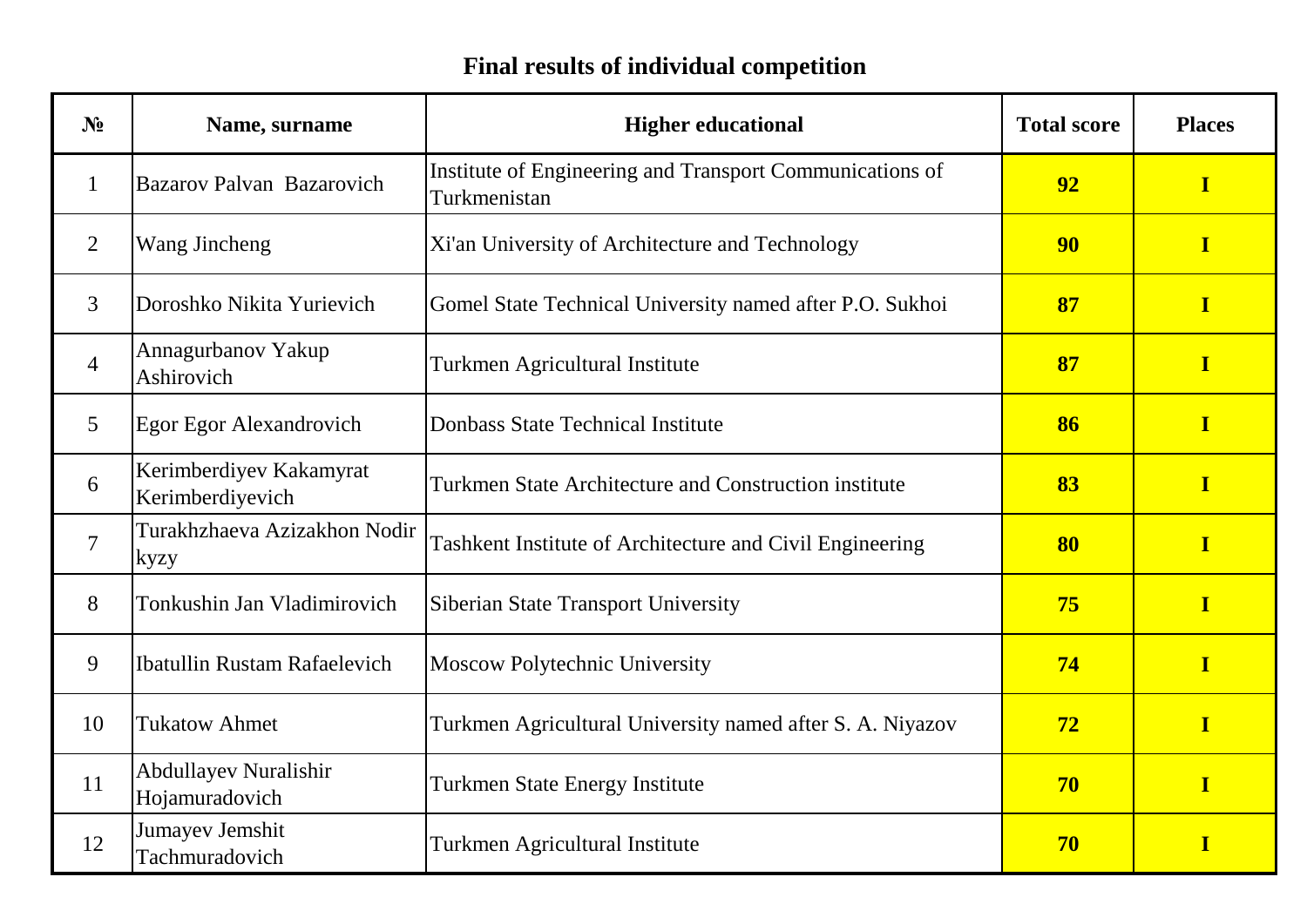| 13 | <b>Falkenberg Daniel Leovich</b>                           | Kokshetau State University named after Shokan Ualikhanov                  | 68 | $\mathbf{I}$ |
|----|------------------------------------------------------------|---------------------------------------------------------------------------|----|--------------|
| 14 | <b>Shiriev Magtymguly</b><br>Dortgulievich                 | <b>Turkmen State Energy Institute</b>                                     | 67 | $\mathbf{I}$ |
| 15 | Ashuraliyev Bunyodbek<br>Nuritdinovich                     | Tashkent state technical university named after Islam Karimov             | 63 | $\mathbf{I}$ |
| 16 | Akmuradov Mekan Begenjovich Turkmen State Energy Institute |                                                                           | 62 | $\mathbf{I}$ |
| 17 | Jumaniyazova Aziza<br>Kurbandurdi kyzy                     | <b>Urgench State University</b>                                           | 61 | $\mathbf{I}$ |
| 18 | Myratmuhammedov Begmyrat<br>Atamuradovich                  | Turkmen Agricultural University named after S. A. Niyazov                 | 60 | $\mathbf{I}$ |
| 19 | Zhang Yifei                                                | Xi'an University of Architecture and Technology                           | 58 | $\mathbf{I}$ |
| 20 | <b>Ilyev Vladimir Sergeevich</b>                           | Moscow Polytechnic University                                             | 57 | $\mathbf{I}$ |
| 21 | Hojaniyazova Oguljan<br>Dovranmyradovna                    | Oguz Han Engineering and Technology University of<br>Turkmenistan         | 55 | $\mathbf{I}$ |
| 22 | Taganov Aymyrat                                            | Turkmen State Architecture and Construction institute                     | 55 | $\mathbf{I}$ |
| 23 | Rozykuliyev Bazarbay<br>Rozykuliyevich                     | Turkmen Agricultural Institute                                            | 53 | $\mathbf{I}$ |
| 24 | Soyunov Hudayberdi                                         | International University of Oil and Gas named after Yagshigeldy<br>Kakaev | 48 | $\mathbf{I}$ |
| 25 | <b>Khabitov Denis Dmitrievich</b>                          | <b>Yaroslavl State Technical University</b>                               | 48 | $\mathbf{I}$ |
| 26 | Durdyklycheva Bahar<br>Gammarovna                          | Institute of Engineering and Transport Communications of<br>Turkmenistan  | 47 | $\mathbf{I}$ |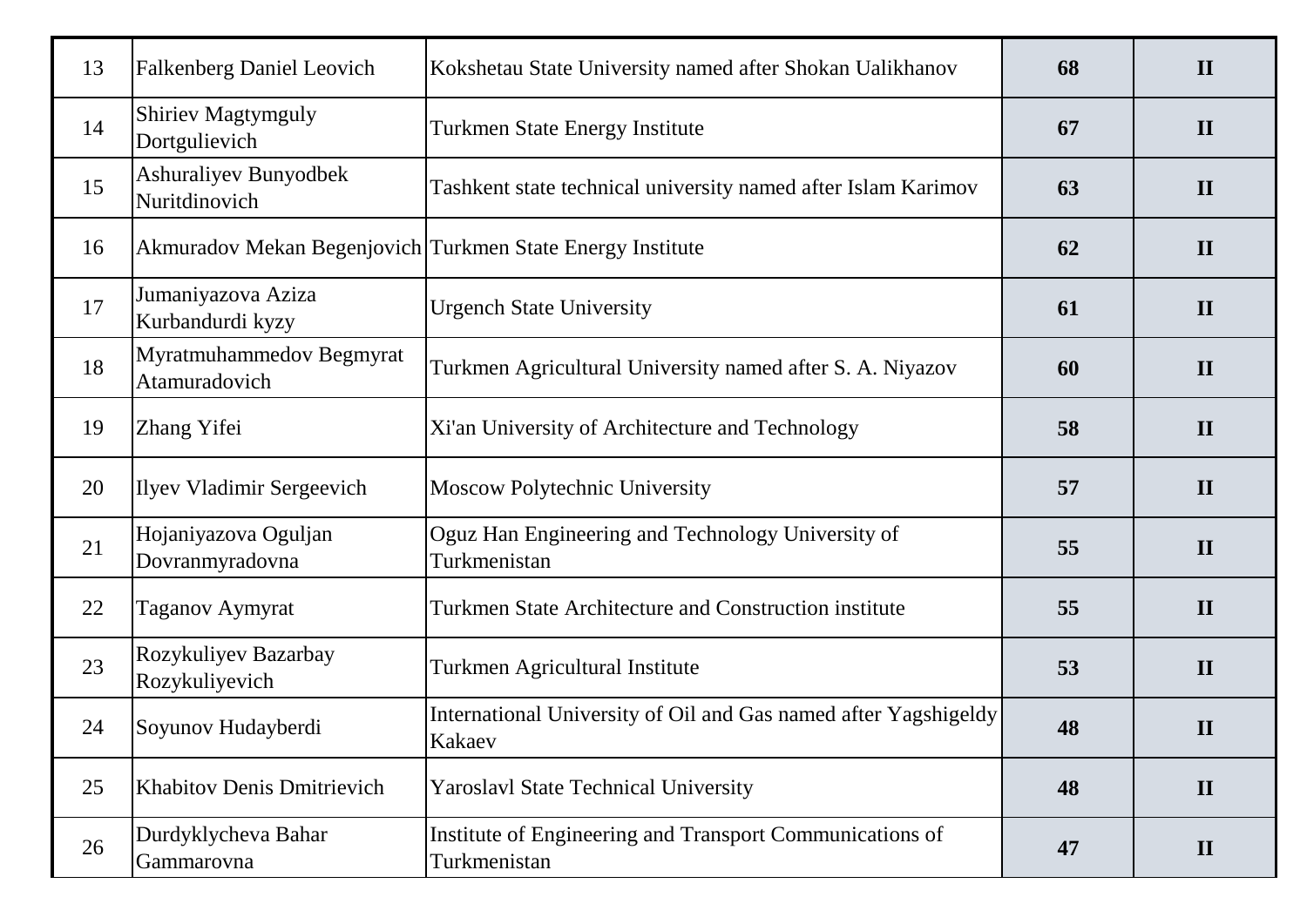| 27 | Taszhanova Darina Asanovna                    | Kokshetau State University named after Shokan Ualikhanov      | 47 | $\mathbf{I}$   |
|----|-----------------------------------------------|---------------------------------------------------------------|----|----------------|
| 28 | <b>Jumayev Muhammed</b><br>Chariyevich        | Turkmen Agricultural Institute                                | 46 | $\mathbf{I}$   |
| 29 | <b>Tsipan Grigory Olegovich</b>               | <b>Polotsk State University</b>                               | 45 | $\mathbf{I}$   |
| 30 | Senkova Elena Alexandrovna                    | <b>Tyumen Industrial University</b>                           | 44 | $\mathbf{I}$   |
| 31 | Cherednik Andrei Romanovich                   | Siberian State Transport University                           | 43 | $\mathbf{I}$   |
| 32 | Khe Chen'yan                                  | Xi'an University of Architecture and Technology               | 43 | $\mathbf{I}$   |
| 33 | Korolev Nikita Mikhailovich                   | Moscow Polytechnic University                                 | 42 | $\mathbf{I}$   |
| 34 | <b>Atageldiyev Arslan</b><br>Yazgeldiyevich   | <b>Turkmen State Energy Institute</b>                         | 41 | III            |
| 35 | Ovezova Gulbahar<br>Gurtmyradowna             | <b>Turkmen State Energy Institute</b>                         | 40 | III            |
| 36 | Zhao Han                                      | Xi'an University of Architecture and Technology               | 40 | $\mathbf{III}$ |
| 37 | Abdyrahmanova Aizuleikha<br>Serdarovna        | Turkmen Agricultural Institute                                | 39 | $\mathbf{III}$ |
| 38 | <b>Umaraliyev Navruzbek</b><br>Abduhamid oglu | Tashkent state technical university named after Islam Karimov | 38 | III            |
| 39 | Yusupova Maysa Bashimovna                     | Turkmen Agricultural Institute                                | 37 | III            |
| 40 | Mamsui Ruslan Viktorovich                     | Donbass State Technical Institute                             | 37 | $\mathbf{III}$ |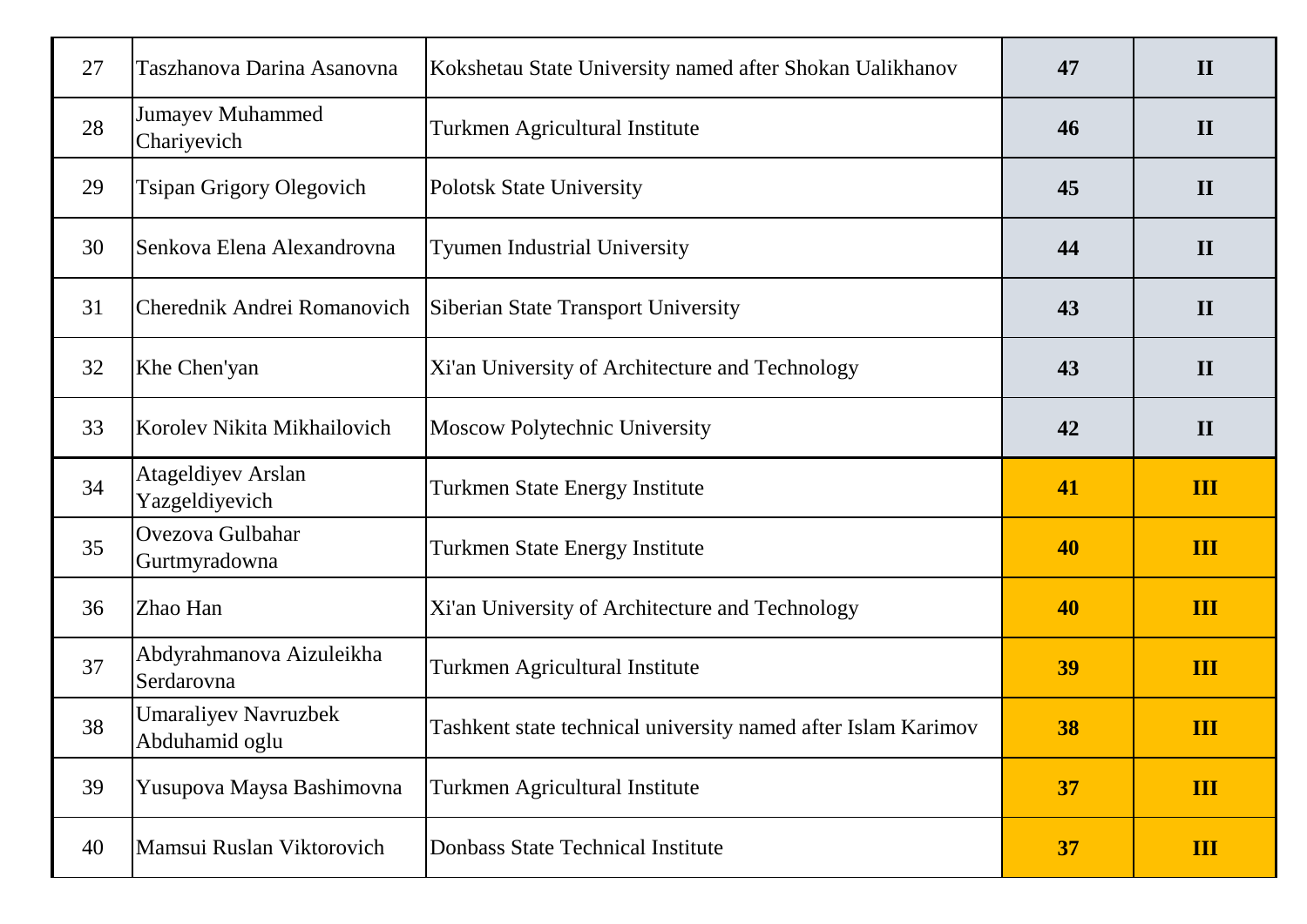| 41 | Yazmuhammedova Gulnabat<br>Kakamyradovna            | Turkmen Agricultural University named after S. A. Niyazov                    | 37 | III            |
|----|-----------------------------------------------------|------------------------------------------------------------------------------|----|----------------|
| 42 | Orazov Atamyrat Begenjowic                          | Turkmen State Architecture and Construction institute                        | 37 | III            |
| 43 | Myradow Jeyhun<br>Akmammedowich                     | Turkmen State Architecture and Construction institute                        | 36 | III            |
| 44 | Hanalyev Pena Hanalyevich                           | <b>Turkmen State Energy Institute</b>                                        | 35 | III            |
| 45 | Meredov Bayram<br>Gurbangeldiyevich                 | Institute of Engineering and Transport Communications of<br>Turkmenistan     | 33 | III            |
| 46 | <b>Ovezliyev Myrat</b>                              | Turkmen State Architecture and Construction institute                        | 33 | III            |
| 47 | Lyovkina Anastasia Dmitrievna                       | Gomel State Technical University named after P.O. Sukhoi                     | 33 | III            |
| 48 | Makeeva Alexandra Vitalievna                        | Gomel State Technical University named after P.O. Sukhoi                     | 32 | III            |
| 49 | Luo Zibo                                            | Xi'an University of Architecture and Technology                              | 32 | III            |
| 50 | Pankov Alexander Sergeevich                         | <b>Yaroslavl State Technical University</b>                                  | 31 | III            |
| 51 | <b>Mammadov Polat</b>                               | Turkmen Agricultural University named after S. A. Niyazov                    | 30 | III            |
| 52 | Abdusaliev Berik Kudretali ugli                     | Tashkent Institute of Irrigation and Agricultural Mechanization<br>Engineers | 30 | $\mathbf{III}$ |
| 53 | Chzhou Chzhou Dyao                                  | Xi'an University of Architecture and Technology                              | 29 | III            |
| 54 | Konyukhov Maxim Vadimovich Polotsk State University |                                                                              | 28 | III            |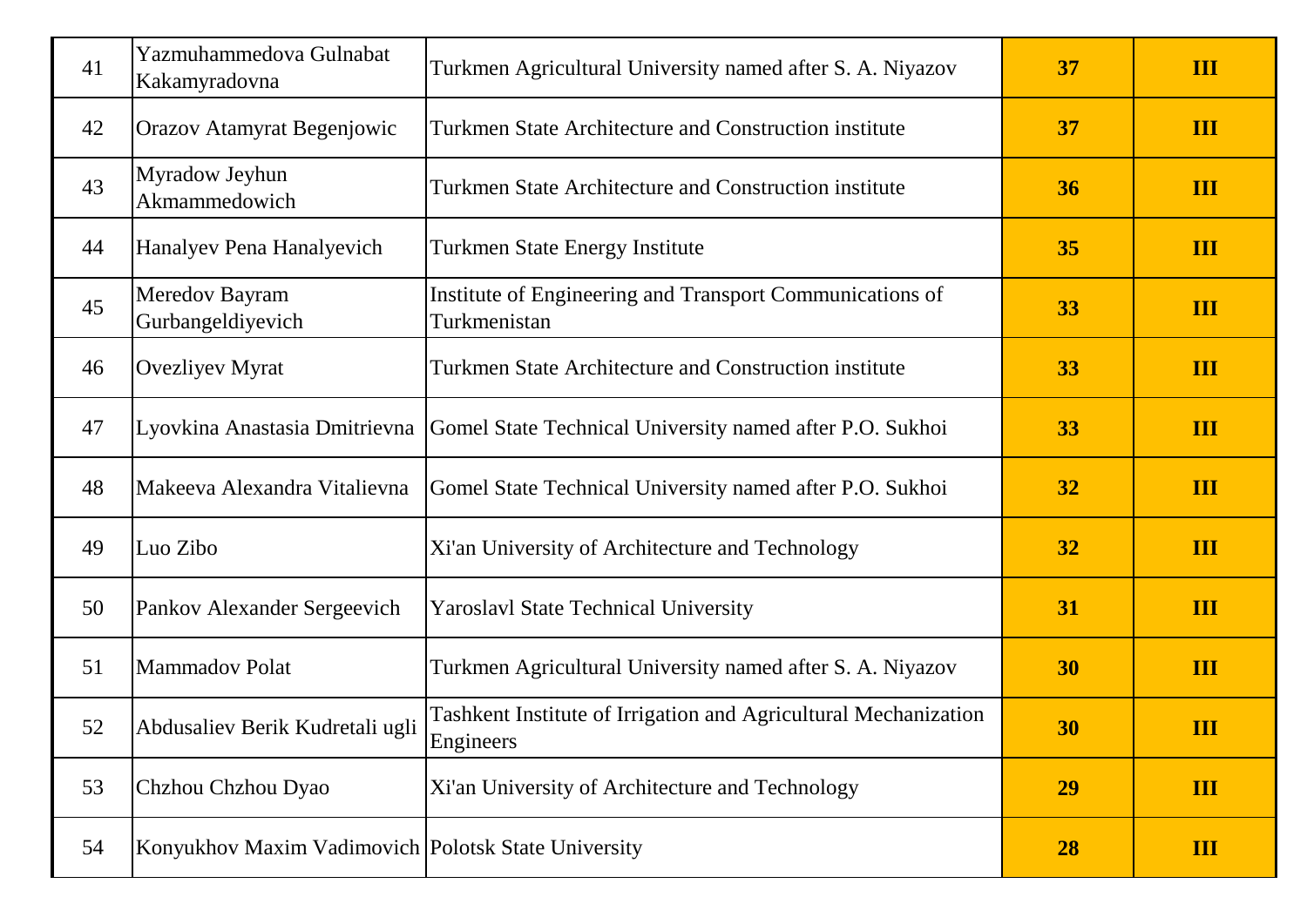| 55 | Orayev Tirkesh Ilmuradovich                 | Turkmen State Pedagogical Institute named after Seyitnazar<br>Seydi         | 27 | III |
|----|---------------------------------------------|-----------------------------------------------------------------------------|----|-----|
| 56 | Titkova Maria Alexandrovna                  | Moscow State Technological University Stankin                               | 27 | III |
| 57 | Eremina Maria Sergeevna                     | <b>Tyumen Industrial University</b>                                         | 27 | III |
| 58 | Fomin Vladimir Vladimirovich                | Siberian State Transport University                                         | 27 | III |
| 59 | Amanova Makhim Muradovna                    | International University of Oil and Gas named after Yagshigeldy<br>Kakaev   | 26 | III |
| 60 | <b>Muhammedov Aziz</b><br>Muhammedovich     | Turkmen State Pedagogical Institute named after Seyitnazar<br>Seydi         | 26 | III |
| 61 | Abdidin Alina Nurlybek kizi                 | Kazakh National University named after Al-Farabi                            | 26 | III |
| 62 | Agajykova Medine                            | International University for the Humanities and Development                 | 26 | III |
| 63 |                                             | Nikolaev Dmitry Alexandrovich Moscow State Technological University Stankin | 26 | III |
| 64 | Choganova Lachyn                            | International University for the Humanities and Development                 | 25 | III |
| 65 | Berdyeva Maryam<br>Islamdurdyevna           | International University of Oil and Gas named after Yagshigeldy<br>Kakaev   | 25 | III |
| 66 | <b>Bakhtiyarov Mergen</b><br>Bakhtiyarovich | Oguz Han Engineering and Technology University of<br>Turkmenistan           | 25 | III |
| 67 | Saparov Begli Baymyrat ogly                 | Turkmen Agricultural Institute                                              | 24 |     |
| 68 | Hangeldiyev Charymyrat<br>Shamuhammedovich  | Turkmen Agricultural Institute                                              | 24 |     |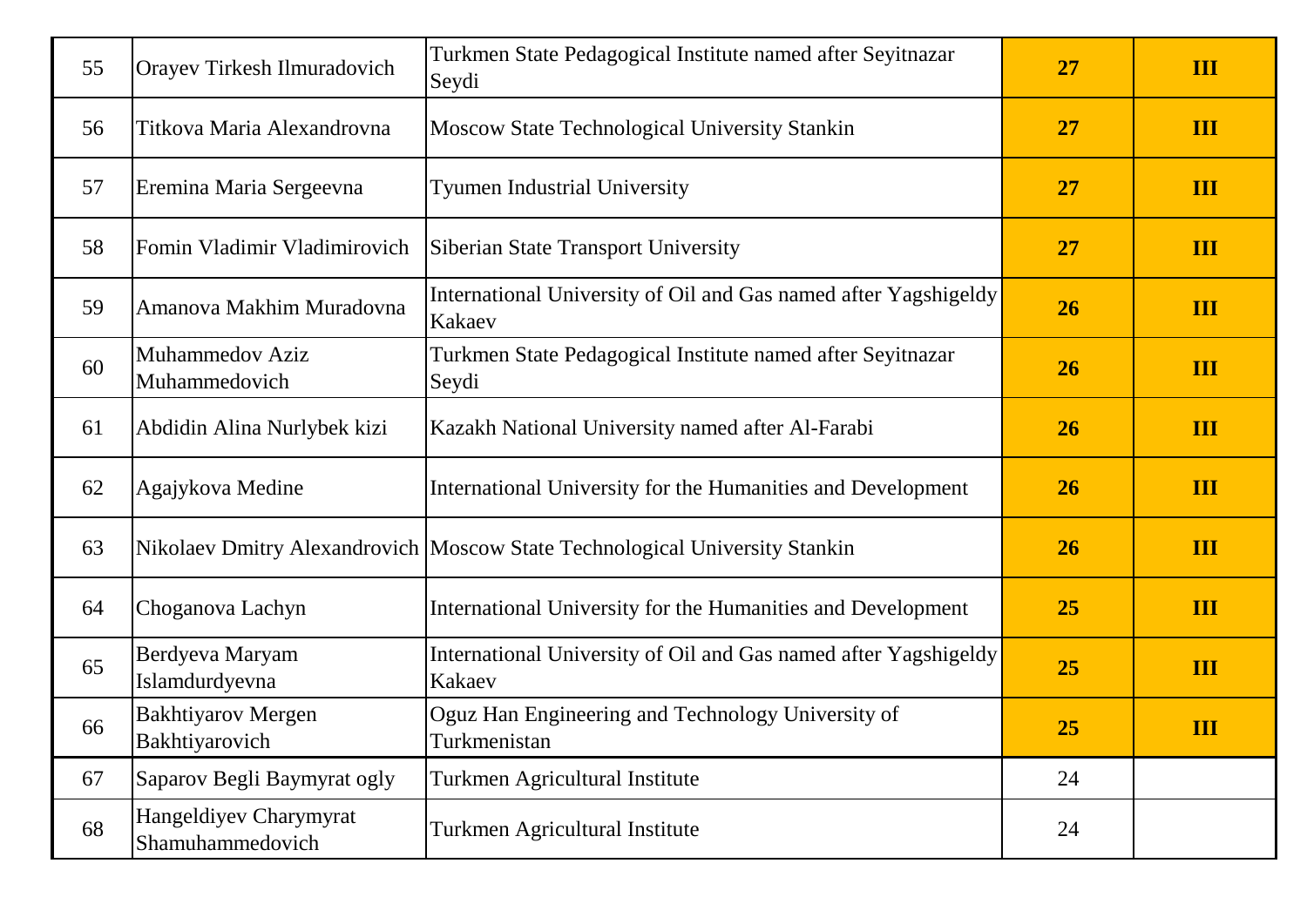| 69 | Akyniyazov Amanniyaz<br>Aydogdyevich         | Institute of Engineering and Transport Communications of<br>Turkmenistan  | 24 |  |
|----|----------------------------------------------|---------------------------------------------------------------------------|----|--|
| 70 | <b>Rahim Ballyyev</b>                        | Institute of Telecommunications and Informatics of<br>Turkmenistan        | 24 |  |
| 71 | Bekjanow Bekjan                              | International University of Oil and Gas named after Yagshigeldy<br>Kakaev | 24 |  |
| 72 | <b>Amanmyradow Dawut</b><br>Yagshymyradowich | Turkmen State Architecture and Construction institute                     | 24 |  |
| 73 | Rejepov Hojamyrat<br>Bayramgulyyevic         | Turkmen State Architecture and Construction institute                     | 23 |  |
| 74 | Jepbarow Agajan                              | International University of Oil and Gas named after Yagshigeldy<br>Kakaev | 23 |  |
| 75 | Guvanjov Resul Byashimovich                  | Turkmen State Architecture and Construction institute                     | 23 |  |
| 76 | Luryev Ilya                                  | International University of Oil and Gas named after Yagshigeldy<br>Kakaev | 23 |  |
| 77 | Halnazarov Shanazar<br>Dovletnazarovich      | Turkmen State Architecture and Construction institute                     | 23 |  |
| 78 | Allaeva Aigul Batyrovna                      | International University of Oil and Gas named after Yagshigeldy<br>Kakaev | 23 |  |
| 79 | Shadygerov Khairulla<br>Shadygerovich        | Turkmen State Pedagogical Institute named after Seyitnazar<br>Seydi       | 22 |  |
| 80 | <b>Akmyrat Agamuradov</b><br>Agamuradovich   | Turkmen State Architecture and Construction institute                     | 22 |  |
| 81 | <b>Ashirov Yhlas Resulovich</b>              | Turkmen State Architecture and Construction institute                     | 22 |  |
| 82 | Omurova Ainura                               | Turkmen State Architecture and Construction institute                     | 22 |  |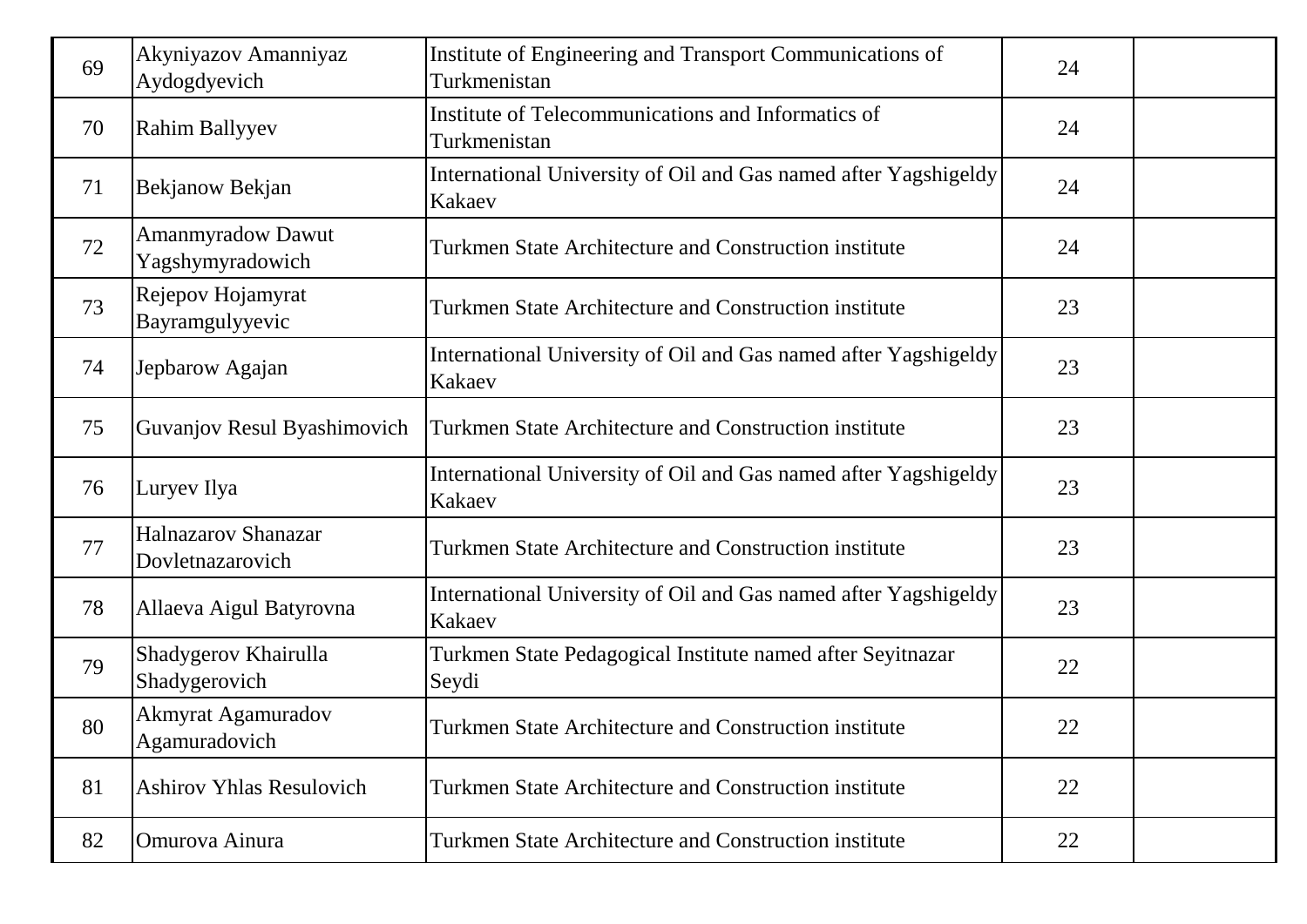| 83 | Gubaev Agajan                              | International University of Oil and Gas named after Yagshigeldy<br>Kakaev | 22 |  |
|----|--------------------------------------------|---------------------------------------------------------------------------|----|--|
| 84 | Gurtklycheva Altyn<br>Hojaneposovna        | Institute of Engineering and Transport Communications of<br>Turkmenistan  | 19 |  |
| 85 | Ibragimova Sevara<br>Genjebayevna          | Institute of Engineering and Transport Communications of<br>Turkmenistan  | 19 |  |
| 86 | Arazgeldiyev Ahal Halilovich               | Institute of Engineering and Transport Communications of<br>Turkmenistan  | 19 |  |
| 87 | Malikguliyev Begench<br>Charymuhammedovich | Turkmen State Architecture and Construction institute                     | 19 |  |
| 88 | Posled Ekaterina Viktorovna                | <b>Polotsk State University</b>                                           | 19 |  |
| 89 | Kakageldiyev Dayanch                       | Turkmen Agricultural University named after S. A. Niyazov                 | 18 |  |
| 90 | Jumaguliyev Pygamberguly                   | Turkmen Agricultural University named after S. A. Niyazov                 | 18 |  |
| 91 | Berdiyeva Lachin                           | Institute of Engineering and Transport Communications of<br>Turkmenistan  | 18 |  |
| 92 | <b>Hemraev Nepes</b>                       | Institute of Engineering and Transport Communications of<br>Turkmenistan  | 18 |  |
| 93 | Bayjanov Lukman Muradovich                 | Turkmen State Architecture and Construction institute                     | 17 |  |
| 94 | Berdiyev Meretniyaz<br>Geldimuradovich     | Turkmen State Architecture and Construction institute                     | 17 |  |
| 95 | Ishangulieva Dursun                        | Institute of Engineering and Transport Communications of<br>Turkmenistan  | 17 |  |
| 96 | Zorov Selim                                | Turkmen State Architecture and Construction institute                     | 17 |  |